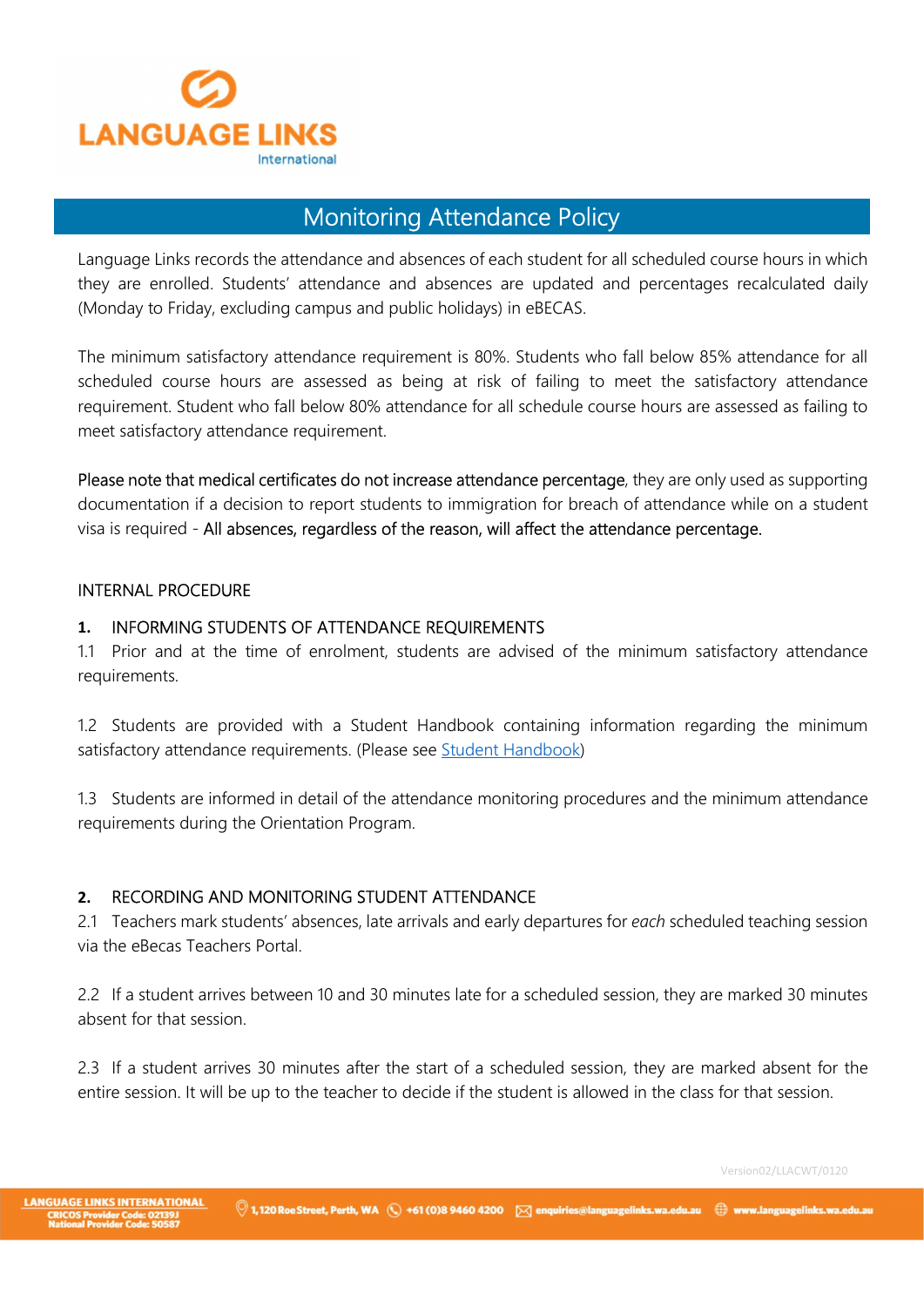

2.4 If a student leaves between 10 and 30 minutes prior to the end of a scheduled session, they are marked 30 minutes absent for that session.

2.5 If a student leaves more than 30 minutes prior the end of a scheduled session, they are marked absent for the entire session.

# 3. STUDENTS ABSENT FOR 3 CONSECUTIVE DAYS WITHOUT PRIOR NOTIFICATION

3.1 Students who have been absent 3 consecutive days without prior notification will be flagged by the teacher, who will advise Student Services, who will then contact the student via telephone and / or email in relation to their absence.

# 3.1.1 Under 18 yrs students – Student Services will contact the student's quardian on the first day of their absence as soon as advised by the teacher at the end of the first session's absence.

3.2 Student Services to create a note in eBECAS diary in relation to the contact made with the student and any follow up required.

3.3 If the student indicates they are having difficulties meeting their attendance requirements due to welfare issues, Student Support Services will follow up to determine what assistance can be provided to help the student, and all details will be documented in the student's eBECAS diary notes.

# 4. NOTIFYING AND COUNSELLING STUDENTS AT RISK OF NOT ACHIEVING SATISFACTORY ATTENDANCE

4.1 A report is produced weekly to calculate overall attendance percentages for all students to identify students at risk of not meeting the minimum satisfactory attendance requirements and students who have breached the minimum satisfactory attendance requirement.

4.2 Students whose **overall** attendance percentage has fallen to 90% or below will receive their first warning letter via email advising the student in relation to the attendance requirement and Attendance Policy.

4.3 Students whose **overall** attendance percentage has fallen to 85% or below will receive their second warning via email and informed of a scheduled appointment for them to attend to discuss any issues they may have affecting their ability to attend. If the student is unable to attend the scheduled appointment, they must contact the college to reschedule. Details will be documented in eBecas.

4.4 Students whose *overall* attendance percentage has fallen below 80% have breached their attendance requirements and will be given a written 'Notice of Intention to Report' by either Student Services or the Academic Manager, notifying them of the college's intention to report their attendance breach to the Department of Home Affairs.